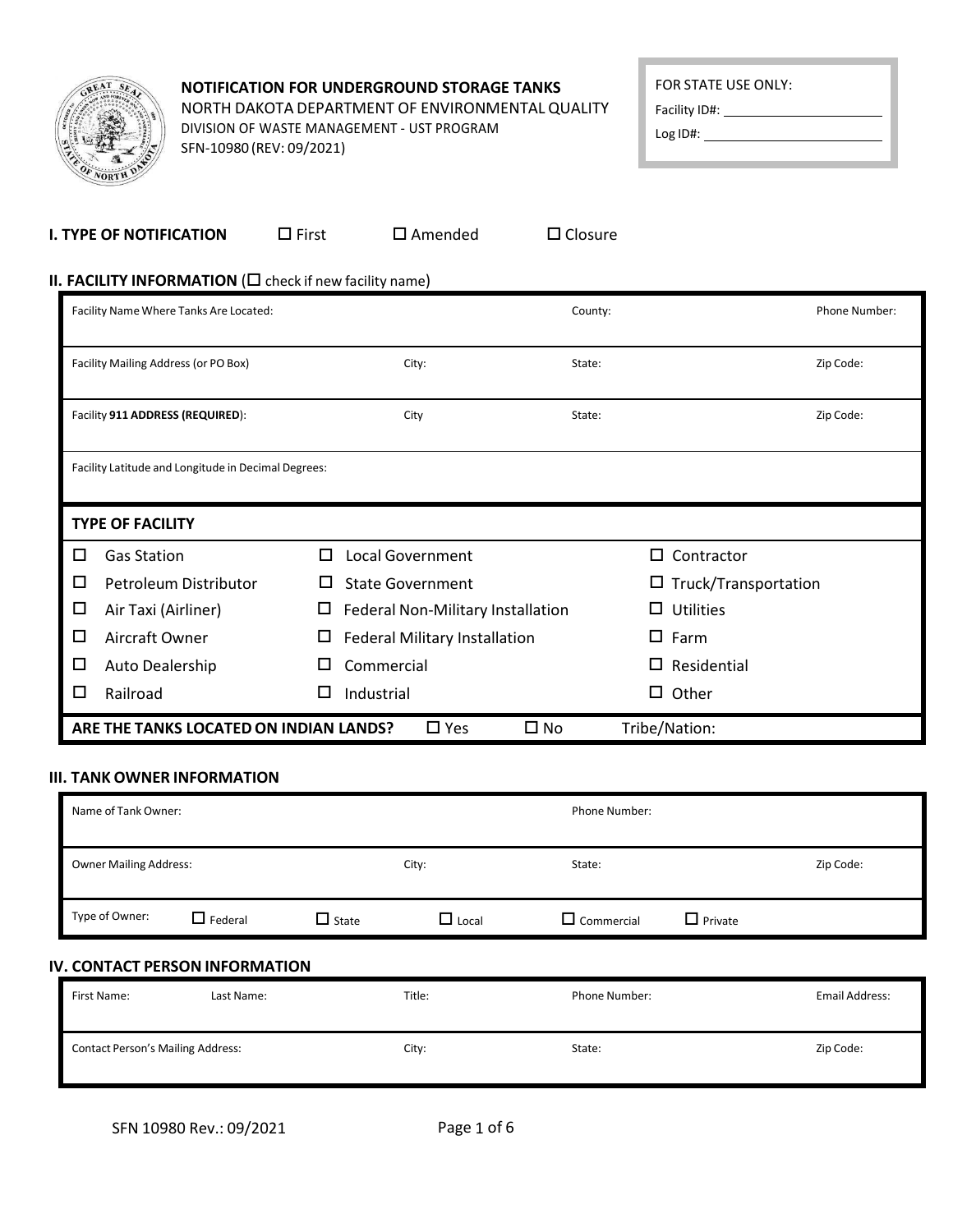#### **V. DESCRIPTION OF UNDERGROUND STORAGE TANKS**

Note: If there are more than seven underground storage tanks or tank compartments at this location, make additional copies of this form before filling in any information.

| 1. TANK INFORMATION                                |             |             |      |      |      |      |      |
|----------------------------------------------------|-------------|-------------|------|------|------|------|------|
| <b>Tank ID</b>                                     | <b>Tank</b> | <b>Tank</b> | Tank | Tank | Tank | Tank | Tank |
| Estimated total capacity of tank (gallons)         |             |             |      |      |      |      |      |
| Is the tank compartmented? Y/N                     |             |             |      |      |      |      |      |
| Compartment ID (if applicable) i.e. 1a, 1b         |             |             |      |      |      |      |      |
| Size of compartment (gallons)                      |             |             |      |      |      |      |      |
| Is the tank used for heating oil only?             |             |             |      |      |      |      |      |
| Is the tank used for an emergency power generator? |             |             |      |      |      |      |      |
| Is the tank an aboveground tank (AST)?             |             |             |      |      |      |      |      |
| 2. STATUS OF TANK OR COMPARTMENT                   |             |             |      |      |      |      |      |
| Currently In Use                                   |             |             |      |      |      |      |      |
| Temporarily Out of Use                             |             |             |      |      |      |      |      |
| Permanently Out of Use                             |             |             |      |      |      |      |      |
| 3. INSTALLATION                                    |             |             |      |      |      |      |      |
| Date of Installation (mm/dd/yy)                    |             |             |      |      |      |      |      |
| <b>4. SUBSTANCE STORED</b>                         |             |             |      |      |      |      |      |
| Gasoline                                           |             |             |      |      |      |      |      |
| Alcohol Blends >15% or E85                         |             |             |      |      |      |      |      |
| Diesel                                             |             |             |      |      |      |      |      |
| Biodiesel >20%                                     |             |             |      |      |      |      |      |
| <b>Heating Oil</b>                                 |             |             |      |      |      |      |      |
| Used Oil                                           |             |             |      |      |      |      |      |
| Hazardous Substance                                |             |             |      |      |      |      |      |
| Name of substance or CAS number                    |             |             |      |      |      |      |      |
| Other (specify)                                    |             |             |      |      |      |      |      |
| <b>5. TANK MATERIAL</b>                            |             |             |      |      |      |      |      |
| <b>Bare Steel</b>                                  |             |             |      |      |      |      |      |
| Cathodically Protected Steel                       |             |             |      |      |      |      |      |
| <b>Epoxy Coated Steel</b>                          |             |             |      |      |      |      |      |
| Fiberglass Reinforced Plastic                      |             |             |      |      |      |      |      |
| Concrete                                           |             |             |      |      |      |      |      |
| Unknown                                            |             |             |      |      |      |      |      |
| Other (specify)                                    |             |             |      |      |      |      |      |
| <b>6. CONSTRUCTION OF TANK</b>                     |             |             |      |      |      |      |      |
| Single-Walled                                      |             |             |      |      |      |      |      |
| Double-Walled                                      |             |             |      |      |      |      |      |
| Polyethylene Tank Jacket                           |             |             |      |      |      |      |      |
| Lined Interior                                     |             |             |      |      |      |      |      |
| Excavation Liner                                   |             |             |      |      |      |      |      |
| 7. CATHODIC PROTECTION FOR TANKS                   |             |             |      |      |      |      |      |
| <b>Sacrificial Anodes</b>                          |             |             |      |      |      |      |      |
| Impressed Current                                  |             |             |      |      |      |      |      |
| Not required                                       |             |             |      |      |      |      |      |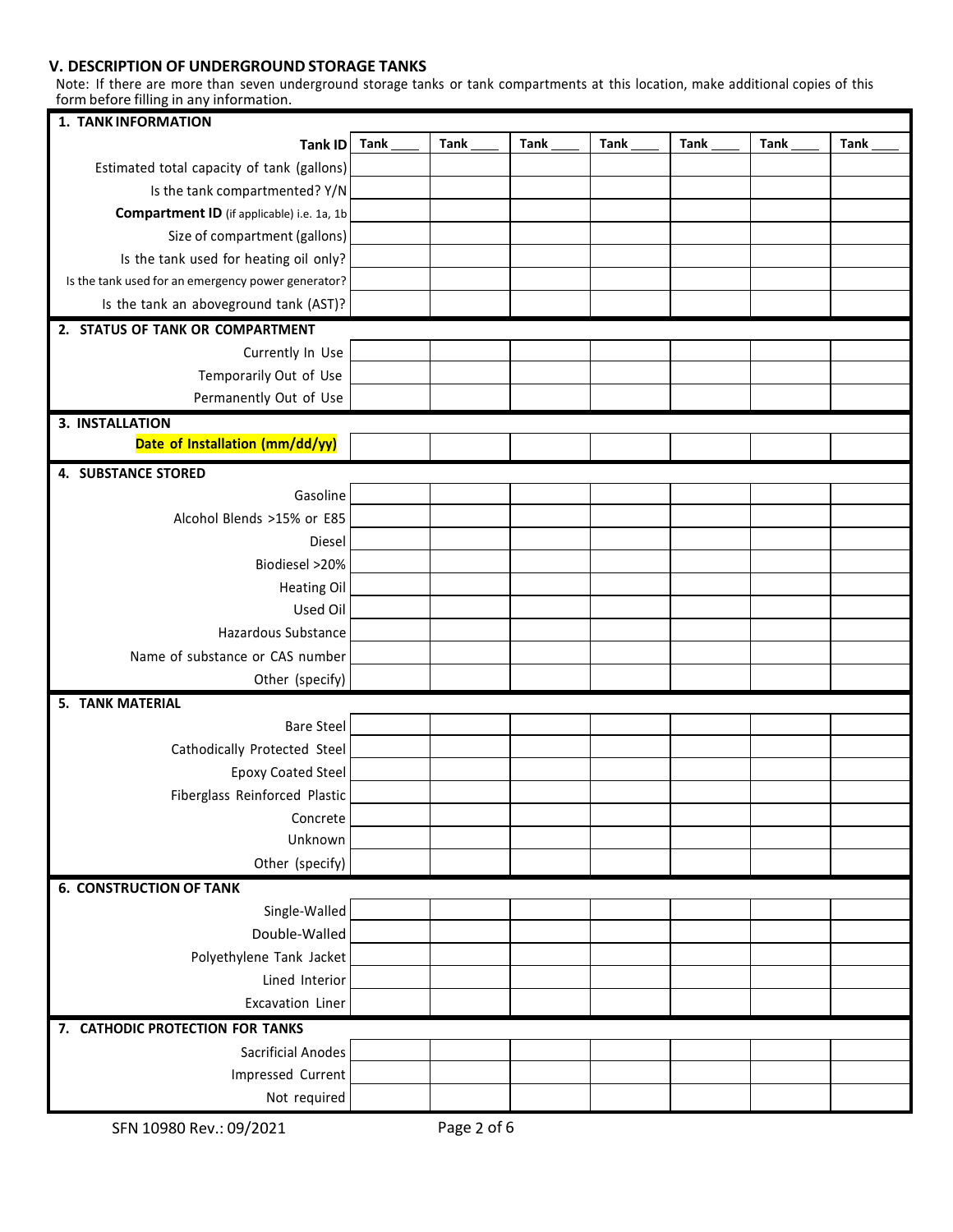| <b>Tank ID</b>                                            | <b>Tank</b> | Tank | <b>Tank</b> | Tank | <b>Tank</b> | Tank | Tank |
|-----------------------------------------------------------|-------------|------|-------------|------|-------------|------|------|
| Compartment ID (if applicable)                            |             |      |             |      |             |      |      |
| LEAK DETECTION FOR TANKS AND<br>8.<br><b>COMPARTMENTS</b> |             |      |             |      |             |      |      |
| Manual Tank Gauging                                       |             |      |             |      |             |      |      |
| Tank Tightness Testing                                    |             |      |             |      |             |      |      |
| Automatic Tank Gauging                                    |             |      |             |      |             |      |      |
| Interstitial Monitoring                                   |             |      |             |      |             |      |      |
| Statistical Inventory Reconciliation                      |             |      |             |      |             |      |      |
| Other method allowed by the state (specify)               |             |      |             |      |             |      |      |

## **VI. DESCRIPTION OF SPILL AND OVERFILL SYSTEM**

| 9. SPILL PREVENTION DEVICE (tank)         |  |  |  |  |
|-------------------------------------------|--|--|--|--|
| Installation date                         |  |  |  |  |
| Capacity of spill bucket (gallons)        |  |  |  |  |
| Delivery of product less than 25 gallons? |  |  |  |  |
| Is containment double-walled?             |  |  |  |  |
| 10. LEAK DETECTION USED ON SPILL BUCKET   |  |  |  |  |
| <b>Interstitial Monitoring</b>            |  |  |  |  |
| Tightness Testing                         |  |  |  |  |
| Other method (specify)                    |  |  |  |  |
| 11. OVERFILL PREVENTION DEVICE (tank)     |  |  |  |  |
| <b>Ball Float Valve</b>                   |  |  |  |  |
| High Level Alarm                          |  |  |  |  |
| Automatic Shutoff (flapper valve)         |  |  |  |  |
| Other method allowed by the state         |  |  |  |  |

## **VII. DESCRIPTION OF PIPING SYSTEM**

| 12. DATE OF PIPING INSTALLATION |  |  |  |  |  |  |  |  |  |  |
|---------------------------------|--|--|--|--|--|--|--|--|--|--|
| <b>13. PIPING MATERIAL</b>      |  |  |  |  |  |  |  |  |  |  |
| Bare or Galvanized Steel        |  |  |  |  |  |  |  |  |  |  |
| Cathodically Protected Steel    |  |  |  |  |  |  |  |  |  |  |
| Fiberglass Reinforced Plastic   |  |  |  |  |  |  |  |  |  |  |
| Flexible Plastic                |  |  |  |  |  |  |  |  |  |  |
| Copper                          |  |  |  |  |  |  |  |  |  |  |
| Unknown                         |  |  |  |  |  |  |  |  |  |  |
| Other (specify)                 |  |  |  |  |  |  |  |  |  |  |
| 14. CONSTRUCTION OF PIPING      |  |  |  |  |  |  |  |  |  |  |
| Single-Walled                   |  |  |  |  |  |  |  |  |  |  |
| Double-Walled                   |  |  |  |  |  |  |  |  |  |  |
| Secondary Containment           |  |  |  |  |  |  |  |  |  |  |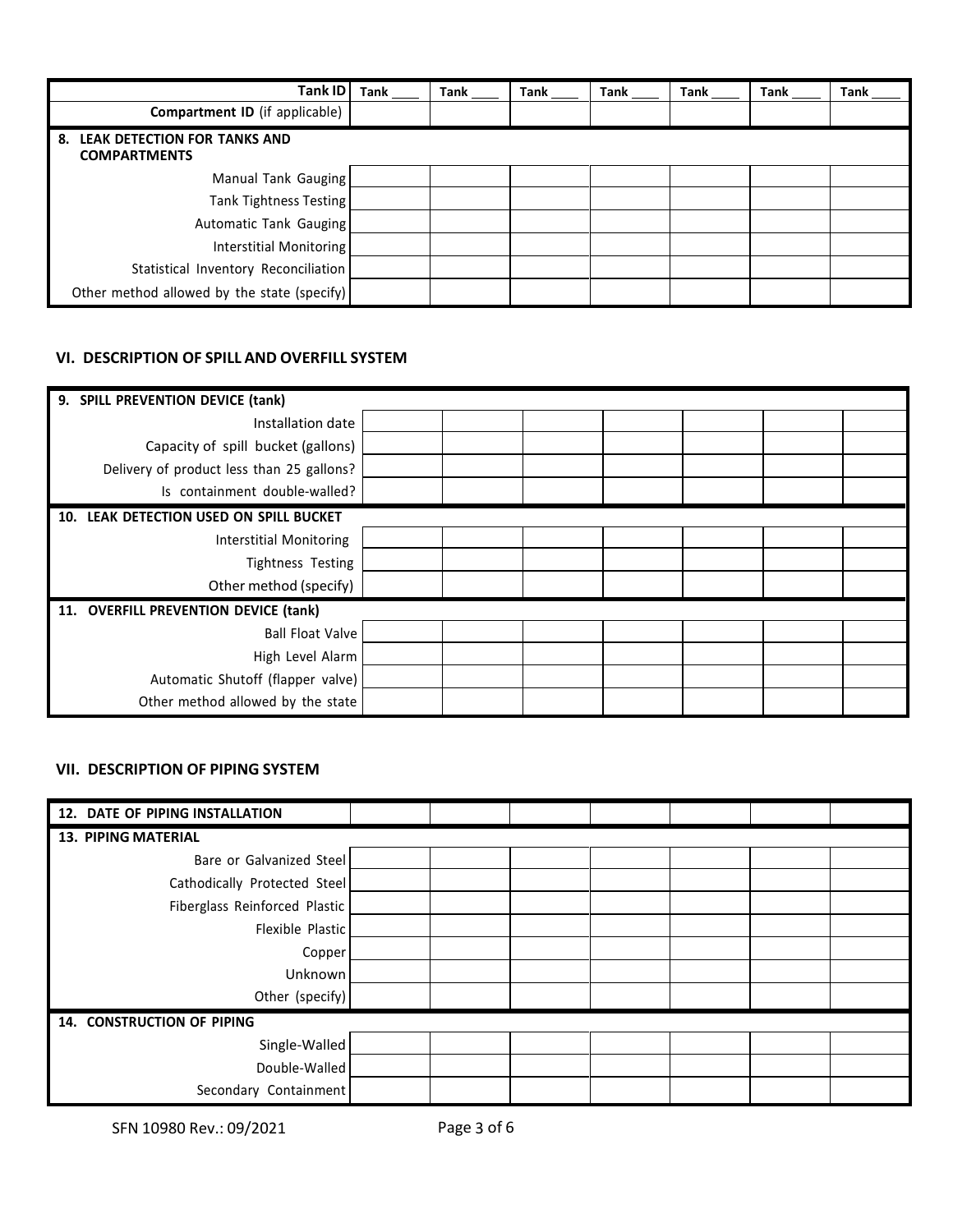| <b>Tank ID</b>                                   | <b>Tank</b> | <b>Tank</b> | <b>Tank</b> | <b>Tank</b> | <b>Tank</b> | <b>Tank</b> | <b>Tank</b> |
|--------------------------------------------------|-------------|-------------|-------------|-------------|-------------|-------------|-------------|
| Compartment ID (if applicable)                   |             |             |             |             |             |             |             |
| <b>15. CATHODIC PROTECTION FOR PIPING</b>        |             |             |             |             |             |             |             |
| <b>Sacrificial Anodes</b>                        |             |             |             |             |             |             |             |
| Impressed Current                                |             |             |             |             |             |             |             |
| Not required                                     |             |             |             |             |             |             |             |
| <b>16. TYPE OF PIPING SYSTEM</b>                 |             |             |             |             |             |             |             |
| Pressurized                                      |             |             |             |             |             |             |             |
| Suction with no valve at tank (safe suction)     |             |             |             |             |             |             |             |
| Suction with valve at tank                       |             |             |             |             |             |             |             |
| Gravity fed                                      |             |             |             |             |             |             |             |
| 17. LEAK DETECTION FOR PIPING                    |             |             |             |             |             |             |             |
| Interstitial Monitoring with Sump Alarms         |             |             |             |             |             |             |             |
| <b>Interstitial Monitoring Visual Monitoring</b> |             |             |             |             |             |             |             |
| Annual Line Tightness Testing                    |             |             |             |             |             |             |             |
| Electronic .2 gph Line Leak Detectors            |             |             |             |             |             |             |             |
| Mechanical 3 gph Line Leak Detectors             |             |             |             |             |             |             |             |
| <b>Statistical Inventory Reconciliation</b>      |             |             |             |             |             |             |             |
| Other method allowed by the state (specify)      |             |             |             |             |             |             |             |
| 18. FOR PRESSURIZED PIPING SYSTEMS               |             |             |             |             |             |             |             |
| Make and Model of Line Leak Detector             |             |             |             |             |             |             |             |
| Automatic Flow Restriction                       |             |             |             |             |             |             |             |
| Automatic Shut Off Device                        |             |             |             |             |             |             |             |
| Continuous Alarm System (Sump Sensors)           |             |             |             |             |             |             |             |
| 19. PIPING SUMP INFORMATION                      |             |             |             |             |             |             |             |
| Installation date                                |             |             |             |             |             |             |             |
| Capacity of piping sump (gallons)                |             |             |             |             |             |             |             |
| Is piping sump double-walled?                    |             |             |             |             |             |             |             |
| Does the piping sump have sump alarms?           |             |             |             |             |             |             |             |
| Is the sump contained?                           |             |             |             |             |             |             |             |
| 20. CONSTRUCTION OF PIPING SUMP                  |             |             |             |             |             |             |             |
| Fiberglass                                       |             |             |             |             |             |             |             |
| Plastic                                          |             |             |             |             |             |             |             |
| Metal                                            |             |             |             |             |             |             |             |
| Other (specify)                                  |             |             |             |             |             |             |             |
| 21. LEAK DETECTION FOR PIPING SUMP               |             |             |             |             |             |             |             |
| Interstitial Monitoring                          |             |             |             |             |             |             |             |
| <b>Tightness Testing</b>                         |             |             |             |             |             |             |             |
| Other method (specify)                           |             |             |             |             |             |             |             |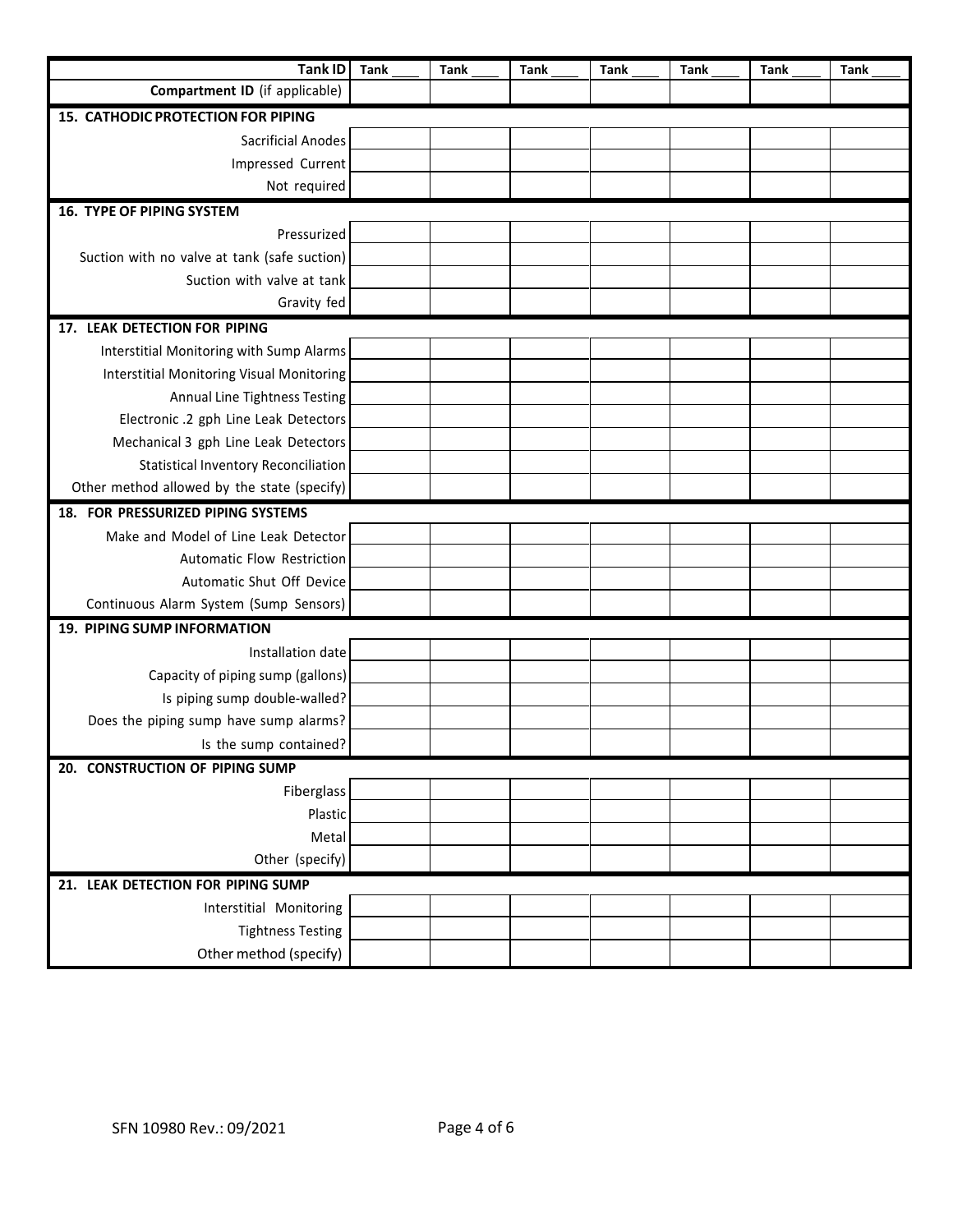#### **VIII. DESCRIPTION OF DISPENSERS**

| 22. DISPENSER INFORMATION                 |  |  |  |  |
|-------------------------------------------|--|--|--|--|
| Dispenser ID                              |  |  |  |  |
| Installation date                         |  |  |  |  |
| Is this a single hose dispenser?          |  |  |  |  |
| Does this dispenser only use credit card? |  |  |  |  |
| Is the dispenser a blender dispenser?     |  |  |  |  |
| Is this a satellite dispenser?            |  |  |  |  |
| Does the dispenser have under dispenser   |  |  |  |  |
| containment?                              |  |  |  |  |
| 23. UNDER DISPENSER CONTAINMENT (UDC)     |  |  |  |  |
| Capacity of containment (gallons)         |  |  |  |  |
| Is the containment double-walled?         |  |  |  |  |
| Does the UDC have sump sensors?           |  |  |  |  |
| 24. CONSTRUCTION OF UDC                   |  |  |  |  |
| Fiberglass                                |  |  |  |  |
| Plastic                                   |  |  |  |  |
| Other (specify)                           |  |  |  |  |
| 25. LEAK DETECTION USED ON UDC            |  |  |  |  |
| <b>Interstitial Monitoring</b>            |  |  |  |  |
| Tightness Testing                         |  |  |  |  |
| Other method (specify)                    |  |  |  |  |

## **IX. ADDITIONAL INFORMATION**

| Tank ID                                                                                                                                                                                                                                                                                   | Tank | Tank | Tank | Tank | Tank | Tank | Tank |
|-------------------------------------------------------------------------------------------------------------------------------------------------------------------------------------------------------------------------------------------------------------------------------------------|------|------|------|------|------|------|------|
| <b>26. FOR TANKS TAKEN OUT OF USE</b>                                                                                                                                                                                                                                                     |      |      |      |      |      |      |      |
| Date Last Used and Emptied (mm/dd/yy)                                                                                                                                                                                                                                                     |      |      |      |      |      |      |      |
| Date Tank Removed from Ground (mm/dd/yy)                                                                                                                                                                                                                                                  |      |      |      |      |      |      |      |
| Date Closed/Abandoned in Place (mm/dd/yy)                                                                                                                                                                                                                                                 |      |      |      |      |      |      |      |
| 27. CERTIFICATION OF FINANCIAL RESPONSIBILITY                                                                                                                                                                                                                                             |      |      |      |      |      |      |      |
| This facility meets the financial responsibility requirements in accordance with Sections 33.1-24-08-80 through 33.1-24-08-102 NDAC<br>by:<br>$\Box$ Government<br>ND Petroleum Release Compensation Fund<br>$\Box$<br>PTRCF ID Number:<br>$\Box$ Railroad                                |      |      |      |      |      |      |      |
| If the owner of this facility owns more than 100 tanks in the United States, this facility meets the financial responsibility requirements<br>in accordance with Section 33.1-24-08-83.2b by:<br>Letter of Credit<br>Self-Insured<br>$\Box$ Trust Fund<br>Insurance<br>$\Box$ Surety Bond |      |      |      |      |      |      |      |
| <b>Risk Retention Group</b><br>Guarantee                                                                                                                                                                                                                                                  |      |      |      |      |      |      |      |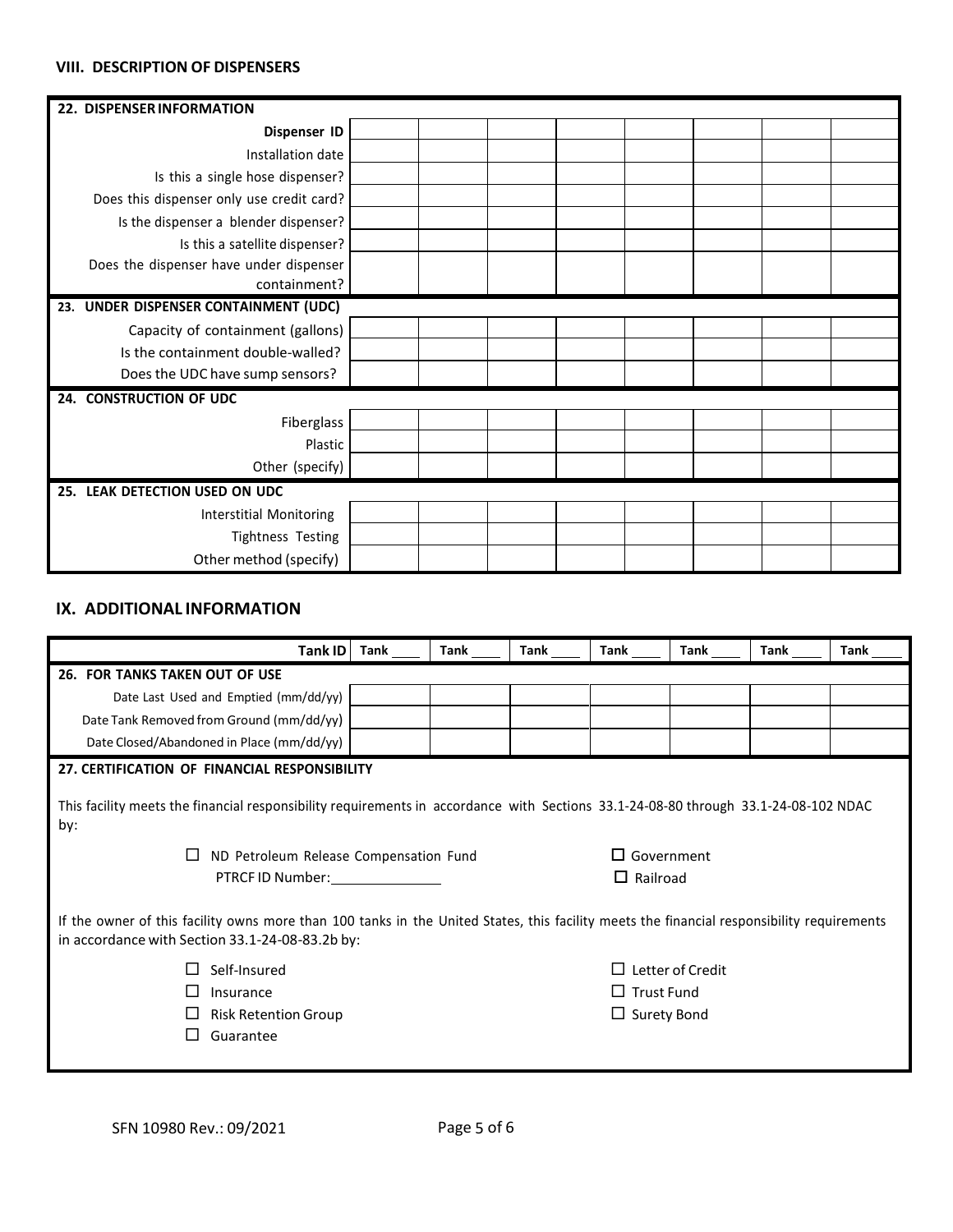## **X. CERTIFICATION OF INSTALLATION**

(Blocks 28, 29, 30 and 31 to be completed by installer)

| 28. INSTALLATION (tank(s) and its associated piping have the same numbers; list all that apply) |                                                                                  |                                                                                                                                              |                 | Piping No(s). |
|-------------------------------------------------------------------------------------------------|----------------------------------------------------------------------------------|----------------------------------------------------------------------------------------------------------------------------------------------|-----------------|---------------|
| The installer has been certified by the tank and piping manufacturers                           |                                                                                  |                                                                                                                                              |                 |               |
|                                                                                                 | The installer has been certified by the state                                    |                                                                                                                                              |                 |               |
|                                                                                                 | The installation has been inspected by a registered professional engineer        |                                                                                                                                              |                 |               |
|                                                                                                 | All work listed on the manufacturer's installation checklists has been completed |                                                                                                                                              |                 |               |
|                                                                                                 | Another method was used as allowed by the state (please specify)                 |                                                                                                                                              |                 |               |
|                                                                                                 | 29. INITIAL START-UP PRECISION TEST                                              |                                                                                                                                              |                 |               |
|                                                                                                 |                                                                                  | (Precision test to be done after tank(s) and piping have been covered with backfill and final cover.)                                        |                 |               |
| Completed By:                                                                                   |                                                                                  |                                                                                                                                              |                 |               |
|                                                                                                 | Signature                                                                        | Position                                                                                                                                     | Date (mm/dd/yy) |               |
|                                                                                                 |                                                                                  |                                                                                                                                              |                 |               |
|                                                                                                 | Name (print)                                                                     | Phone<br>Company                                                                                                                             |                 |               |
|                                                                                                 |                                                                                  |                                                                                                                                              |                 |               |
|                                                                                                 | <b>Mailing Address</b>                                                           | City<br><b>State</b>                                                                                                                         |                 | Zip Code      |
|                                                                                                 |                                                                                  |                                                                                                                                              |                 |               |
|                                                                                                 |                                                                                  |                                                                                                                                              |                 |               |
|                                                                                                 | Date of Start-Up Test                                                            |                                                                                                                                              |                 |               |
|                                                                                                 |                                                                                  |                                                                                                                                              |                 |               |
| <b>30. TYPE OF START-UP TEST</b>                                                                |                                                                                  |                                                                                                                                              | Tank No(s).     | Piping No(s). |
|                                                                                                 |                                                                                  | Tightness test (with product)                                                                                                                |                 |               |
|                                                                                                 |                                                                                  | Monitoring of interstitial space                                                                                                             |                 |               |
|                                                                                                 |                                                                                  | Automatic tank gauging test                                                                                                                  |                 | N/A           |
|                                                                                                 |                                                                                  | Manual tank gauging (tanks less than 1000 gallons)                                                                                           |                 | N/A           |
| 31. OATH:                                                                                       |                                                                                  |                                                                                                                                              |                 |               |
|                                                                                                 |                                                                                  | I (Installer) certify that the information concerning the installation provided in section X is true to the best of my belief and knowledge. |                 |               |
| Installer:                                                                                      |                                                                                  |                                                                                                                                              |                 |               |
|                                                                                                 |                                                                                  |                                                                                                                                              |                 |               |
|                                                                                                 | Signature                                                                        | Position                                                                                                                                     | Date (mm/dd/yy) |               |
|                                                                                                 |                                                                                  |                                                                                                                                              |                 |               |
|                                                                                                 | Name (print)                                                                     | Company<br>Phone                                                                                                                             |                 |               |
|                                                                                                 |                                                                                  | City<br>State                                                                                                                                |                 | Zip Code      |
|                                                                                                 | <b>Mailing Address</b>                                                           |                                                                                                                                              |                 |               |

I certify under penalty of law that I have personally examined and am familiar with the information submitted in this and **all attached documents**, and that based on my inquiry of those individuals immediately responsible for obtaining the information, I believe that the submitted information is true, accurate and complete.

| Signature              | <b>Title</b> | Date (mm/dd/yy) |  |  |
|------------------------|--------------|-----------------|--|--|
| Name (print)           |              |                 |  |  |
| SFN 10980 Rev.: 9/2021 | Page 6 of 6  |                 |  |  |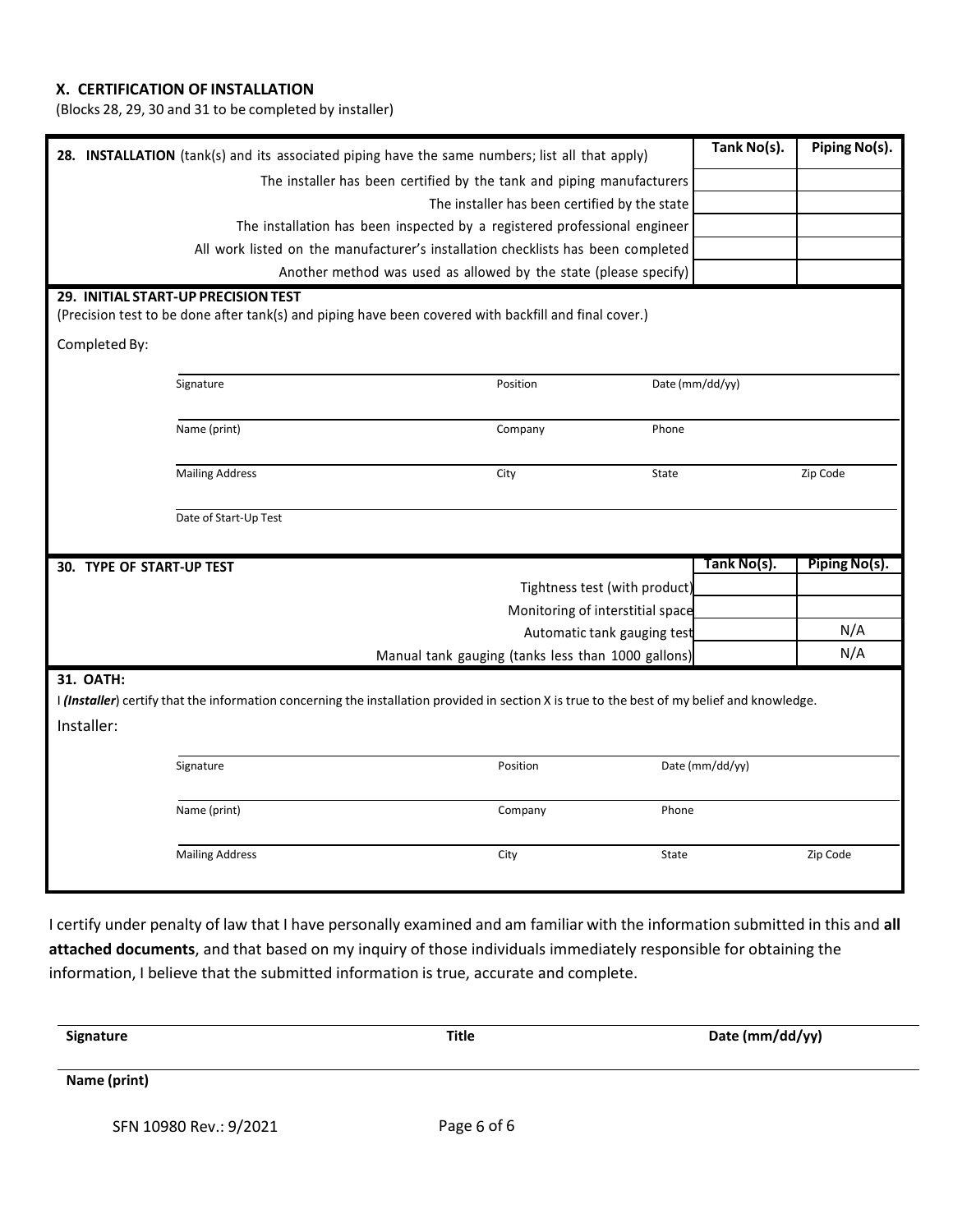#### **HOW TO FILL OUT THIS FORM**

**Section I. TYPE OF NOTIFICATION** - Check "First" for new facilities. Check "Amended" to update existing tank system information, facility information, or contact information. Check "Closure" for tank systems that have been closed.

**Section II. FACILITY INFORMATION** - This section contains information on the actual location of the tanks. You must use the correct 911 street address so that the facility can easily be located.

**Section IV. CONTACT PERSON INFORMATION** -This is the person who the Department will contact with any questions regarding the UST system(s).

**Section V. DESCRIPTION OF UNDERGROUND STORAGE TANKS** - A tank installer generally completesthis information.

Block 1. Tank ID is an ID that you use to identify the tank. Typically, the ID is numeric such as Tank 1, Tank 2, etc. If the tank has compartments, you must also use an ID for each compartment such as 1a, 1b, etc where the number "1" identifies the tank number and the letters "a" and "b" represent the different compartments. Example:

| 1. TANK ID                                        | Tank   | Tank  | Tank  | $Tank$ 3 | Tank | Tank | Tank |
|---------------------------------------------------|--------|-------|-------|----------|------|------|------|
| Estimated total capacity of tank (gallons)        | 10,000 |       | 9.000 | 8,000    |      |      |      |
| Is the tank compartmented Y/N                     | yes    | yes   | no    | no       |      |      |      |
| <b>COMPARTMENT ID</b> (if applicable) i.e. 1a, 1b |        | D     |       |          |      |      |      |
| Size of compartment (gallons)                     | 5.000  | 5.000 |       |          |      |      |      |

**Section VI. DESCRIPTION OF SPILL AND OVERFILL SYSTEM** – This information is generally completed by the tank installer.

**Section VII. DESCRIPTION OF PIPING SYSTEM** - A tank installer generally completes this information.

**Section VIII. DESCRIPTION OF DISPENSERS** - A tank installer generally completesthis information.

Block 22. A satellite dispenser is a second dispenser which is plumbed from the primary dispenser to a location on the opposite side of the vehicle which is usually intended to shorten the length of fueling saddle tanks on diesel trucks. Leak detection must be provided on the piping system from the primary dispenser to the satellite dispenser.

#### **Section IX. ADDITIONAL INFORMATION**

Block 26. Complete this information for tanks that are removed from the ground or closed in place.

Block 27. This block refers to financial responsibility. Call the North Dakota Petroleum Release Compensation Fund (PTRCF) office at 701-328-9600 for more information. Owners or operators of one hundred one or more petroleum underground storage tanks are required to provide **two million dollars** in annual financial responsibility in accordance with Section 33.1-24-08-83.2b

**Section X. CERTIFICATION OF INSTALLATION** - Blocks 28, 29 and 30 are to be completed by the tank installer.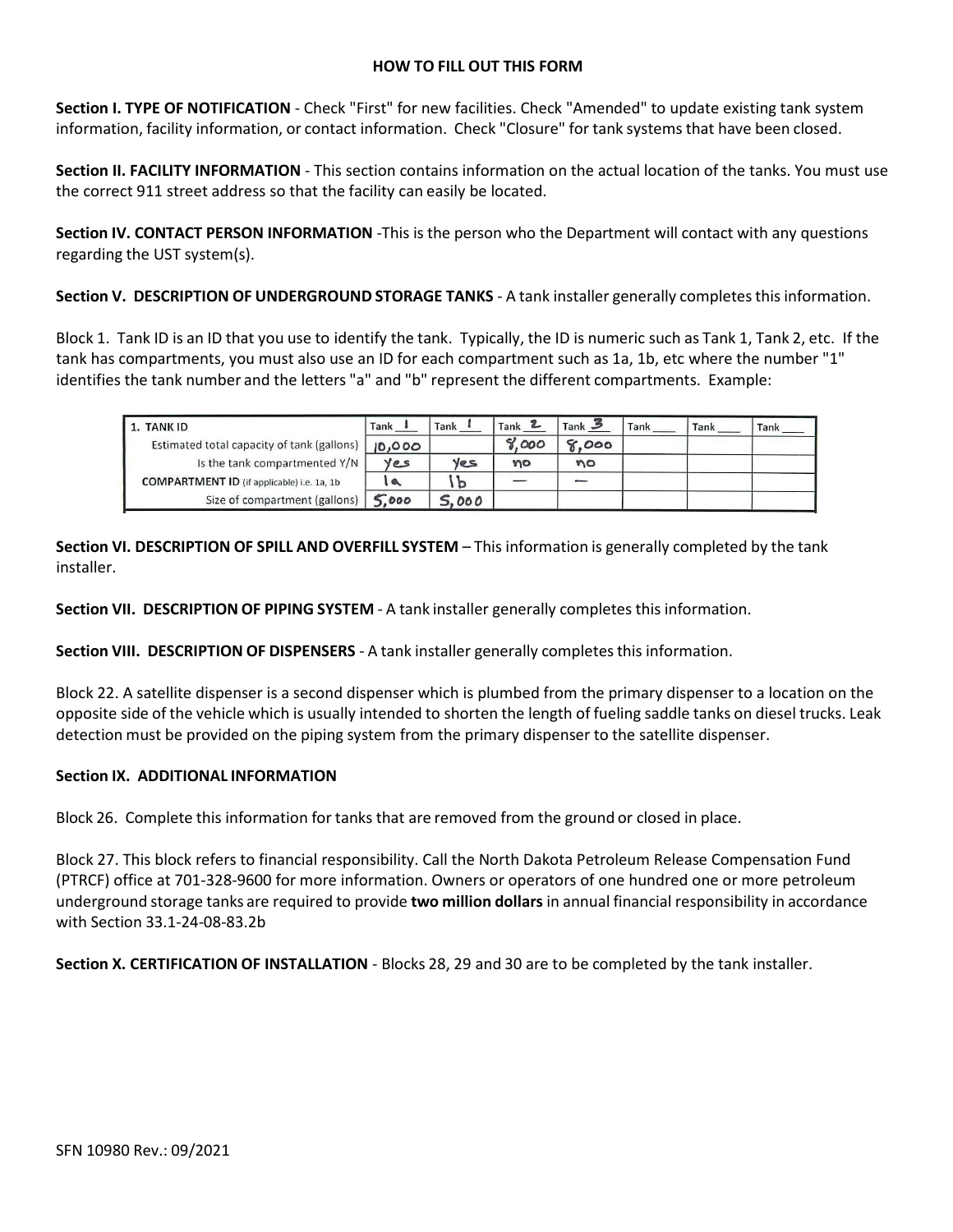## GENERAL INFORMATION

The primary purpose of this notification form isto provide information about the installation, existence, changes to, and closure of underground storage tank systems (USTs) that store or have stored petroleum or hazardous substances. The information you provide will be based on reasonably available records, or in the absence of such records, your knowledge or recollection.

Federal law requires UST owners to use this notification form for all USTs storing regulated substances that are brought into use after May 8, 1986, or USTs in the ground as of May 8, 1986 that have stored regulated substances at any time since January 1, 1974.

**Who Must Notify?** Owners of USTs that store regulated substances(unless exempted) are required to notify the North Dakota Underground Storage Tank Program (NDUST) of the existence of their USTs. An owner is defined as:

- In the case of an UST in use on November 8, 1984, or brought into use after that date, any person who owns an UST used for storage, use, or dispensing of regulated substances; or
- In the case of an UST in use before November 8, 1984, but no longer in use on that date, any person who owned the UST immediately before its discontinuation.

Also, owners of previously deferred UST systems with field constructed tanks or airport hydrant fuel distribution systems in the ground as of October 13, 2015 must submit a one-time notification of existence by October 13, 2018. Owners of UST systems with field constructed tanks or airport hydrant fuel distribution systems brought into use after October 13, 2015 are considered new facilities and must follow the same notification requirements as all other UST owners.

**What USTs Are Required to Notify?** An UST system is defined as any one or combination of tanks that is used to contain an accumulation of regulated substances, and whose volume (including connected underground piping) is 10 percent or more beneath the ground. Regulated USTs store petroleum or hazardous substances (see *What Substances Are Covered* below). This includes UST systems with field-constructed tanks or airport hydrant fuel distribution systems.

## **What Tanks Are Excluded From Notification?**

- Tanks removed from the ground before May 8, 1986;
- Farm or residential tanks of 1,100 gallons or less capacity storing motor fuel for noncommercial purposes;
- Tanks storing heating oil for consumptive use on the premises where stored;
- Septic tanks;
- Certain pipeline facilities regulated under chapters 601 and 603 of Title 49;
- Surface impoundments, pits, ponds, or lagoons;
- Storm water or wastewater collection systems;
- Flow-through process tanks;
- Liquid traps or associated gathering lines directly related to oil or gas production and gathering operations;
- Tanks on or above the floor of underground areas, such as basements or tunnels;
- Tanks with a capacity of 110 gallons or less;
- Wastewater treatment tank systems;
- UST systems containing radioactive material that are regulated under the Atomic Energy Act of 1954;
- UST systems that are part of an emergency generator system at nuclear power generation facilities regulated by the Nuclear Regulatory Commission under 10 CFR part 50.

SFN 10980 Rev.: 05/2019 1